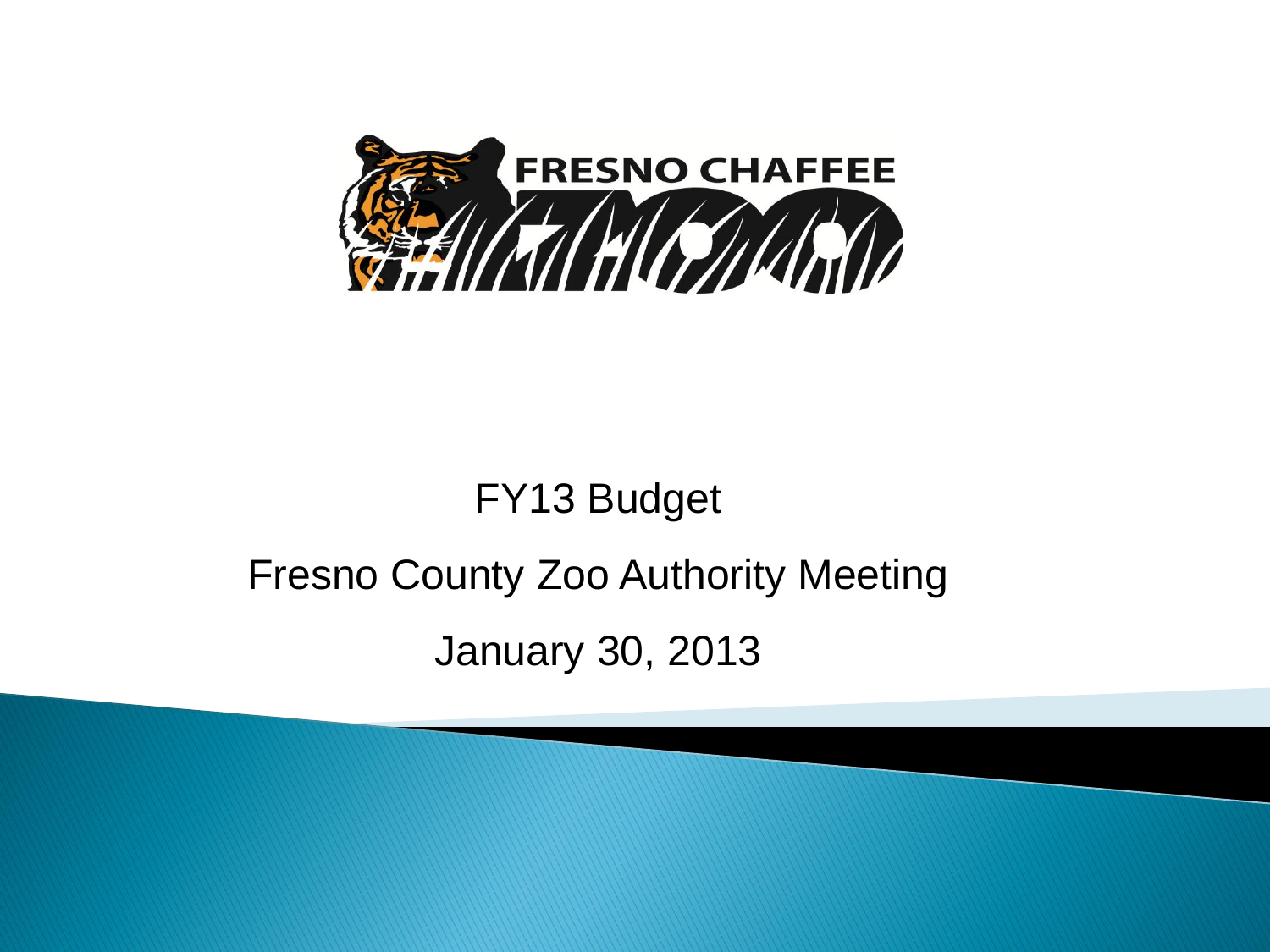# **Planning Assumptions**

# Attendance

- ▶ 2013 budgeted attendance of 585,000 (12.5% increase over 2012 budget).
- Annual Attendance ▶ 2012 budget is 520,000 visitors 600,000 500,000 ▶ 2012 projected attendance is 580,000 ◦ Historical attendance figures: 400,000  $\cdot$  2011 - 511,788 + 15% 300,000  $\cdot$  2010 - 443,251 + 6% 200,000  $\cdot$  2009 - 418,285 100,000 - 2008 Actual 2009 Actual 2010 Actual 2008 Actual 2009 Actual 2010 Actual 2011 Actual 2011 Actual 2012 Budget 2012 Budget 2013 Attendance Considerations:
- $\blacktriangleright$  1<sup>st</sup> full year of Sea Lion Cove
- ▶ Otters and Cobra open
- Extended hours and Wells Fargo Wednesdays continue in 2013.

2012 Projected

2012 Projected

2013 Budget

2013 Budget

Annual Attendance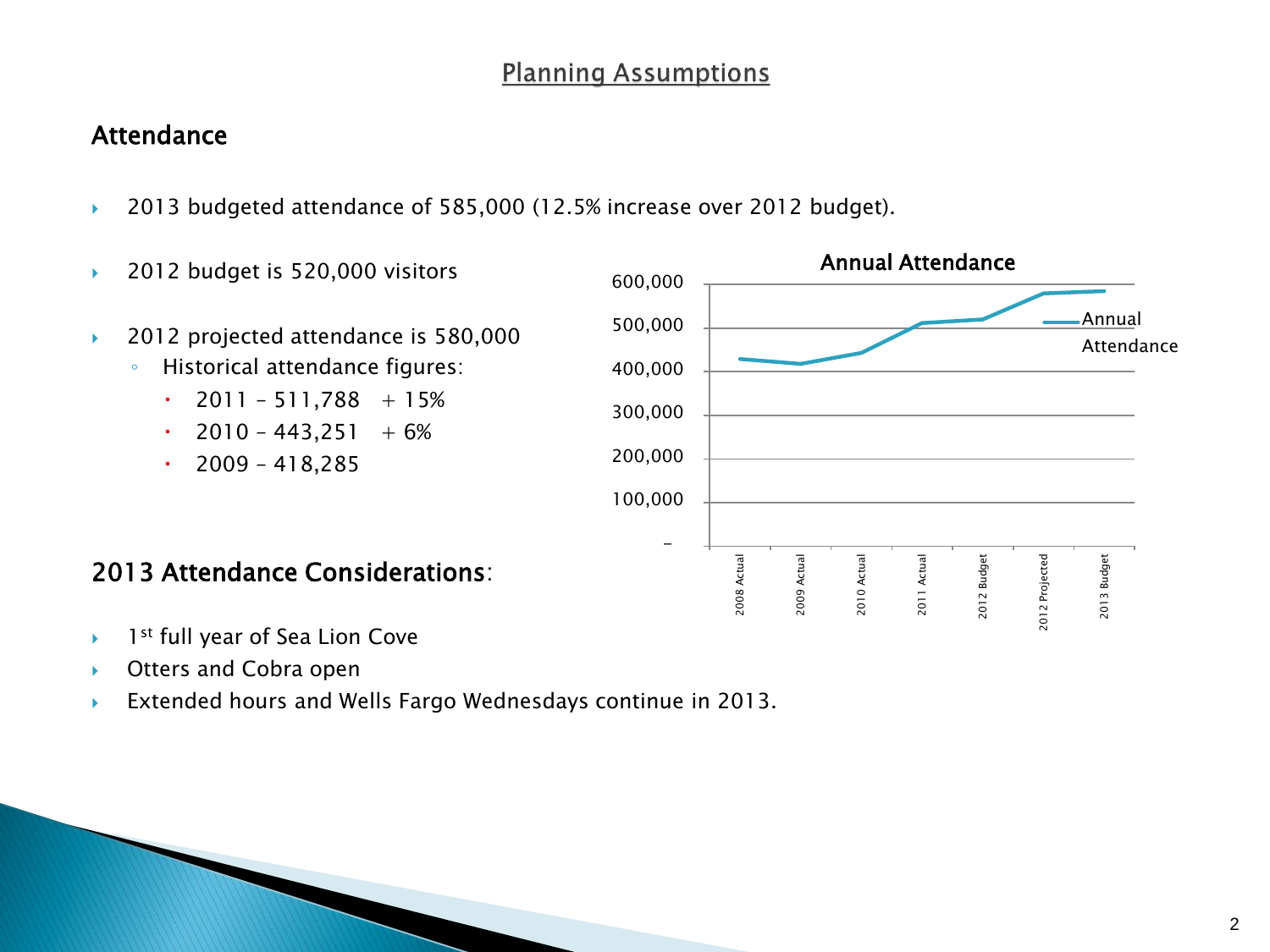# **Revenue Comparison**

|                                | 2013          |             | 2012        | 2011         |
|--------------------------------|---------------|-------------|-------------|--------------|
|                                | <b>Budget</b> | 2012 Budget | Projected   | <b>Audit</b> |
| <b>ATTENDANCE</b>              | 585,000       | 520,000     | 580,000     | 511,788      |
| <b>Admission Revenue</b>       | \$1,860,300   | \$1,721,600 | \$1,822,000 | \$1,620,127  |
| Per Cap                        | \$3.18        | \$3.31      | \$3.14      | \$3.17       |
| <b>Food Services Revenue</b>   | \$234,000     | \$234,000   | \$230,324   | \$174,108    |
| Per Cap                        | \$0.40        | \$0.45      | \$0.40      | \$0.34       |
| <b>Gift Shop Revenue</b>       | \$280,800     | \$202,800   | \$280,569   | \$243,722    |
| Per Cap                        | \$0.48        | \$0.39      | \$0.48      | \$0.48       |
| <b>Giraffe Feeding Revenue</b> | \$125,775     | \$109,200   | \$125,312   | \$109,168    |
| Per Cap                        | \$0.22        | \$0.21      | \$0.22      | \$0.21       |
| <b>Stingray Bay Revenue</b>    | \$239,850     | \$264,290   | \$219,513   | \$169,100    |
| Per Cap                        | \$0.41        | \$0.51      | \$0.38      | \$0.33       |
| Membership Revenue             | \$684,000     | \$604,250   | \$671,000   | \$573,947    |

**Membership:** Assumes 12,368 members at 12/31/12 with 2% growth projected for 2013.

**The Company of the Company of The Company of The Company of The Company of The Company of The Company of The Company of The Company of The Company of The Company of The Company of The Company of The Company of The Company** 

**Grants/Fundraising:** 2013 includes \$80,000 for Africa. 2012 includes \$200,000 for Sea Lion Cove and Africa.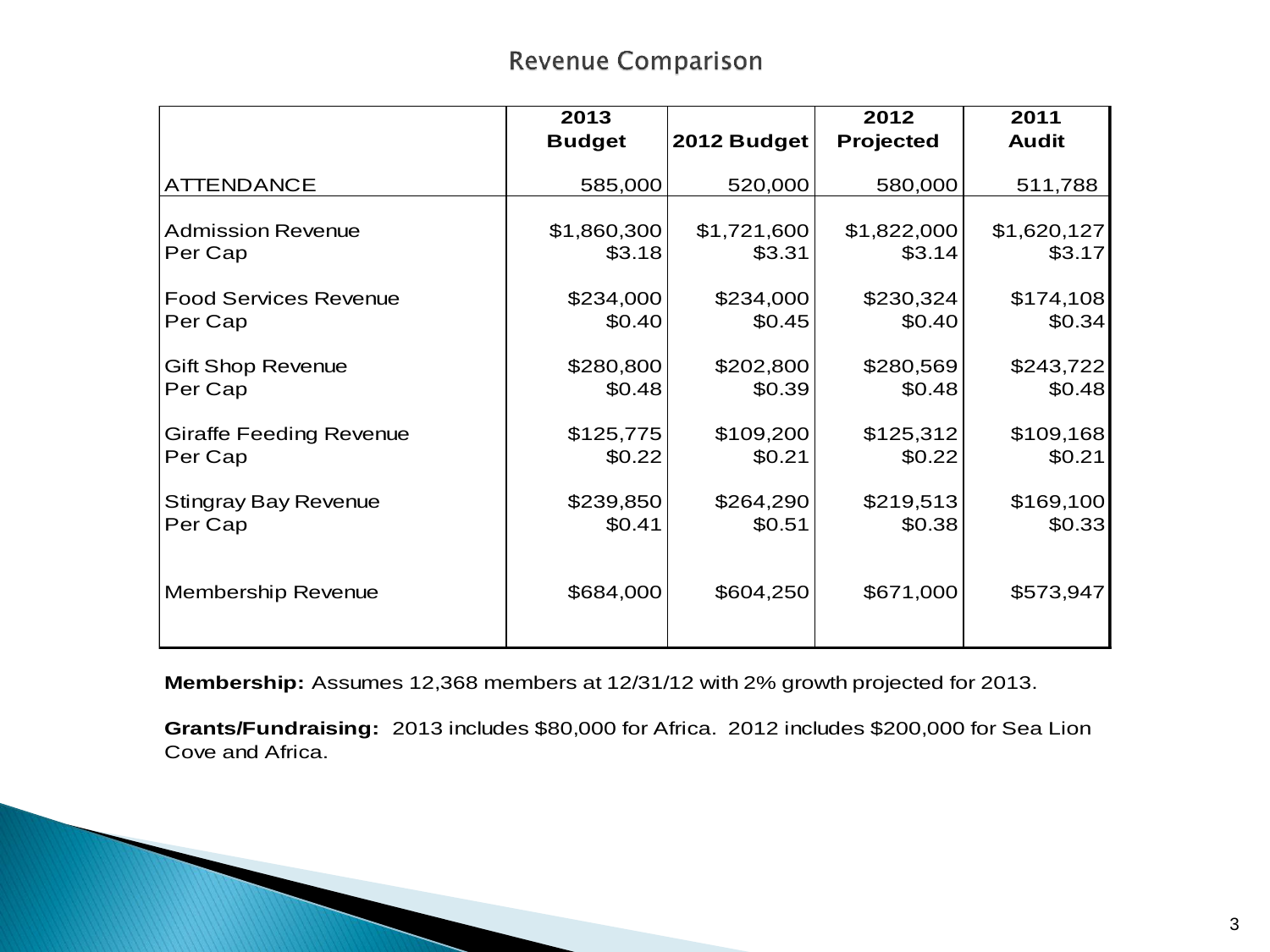### **Expenses**

# Personnel

- 2013 Salaries and Benefits is 57.9% of total operating expenses (industry benchmark of 58% 63%). 2012 budget is 59.2% and projected year-end is 57.6%.
- ▶ 2013 benefits (insurance, retirement, payroll taxes and workers' compensation) is 33.8% of total salaries. 2012 budget was 33.9% and projected year-end is 32.0%.
- 2013 health insurance premiums increased 10%. The Zoo went to market in 2011 in an attempt to reduce health care costs. A new plan was selected for 2012, and the Zoo has realized the expected savings of 10% (compared to projected increase of 12%) and staff is happy with the new plan.
- Other benefits, excluding health insurance and workers' comp, are expected to increase slightly over 2012 rates and have very little impact on the budget.

and the contract of the contract of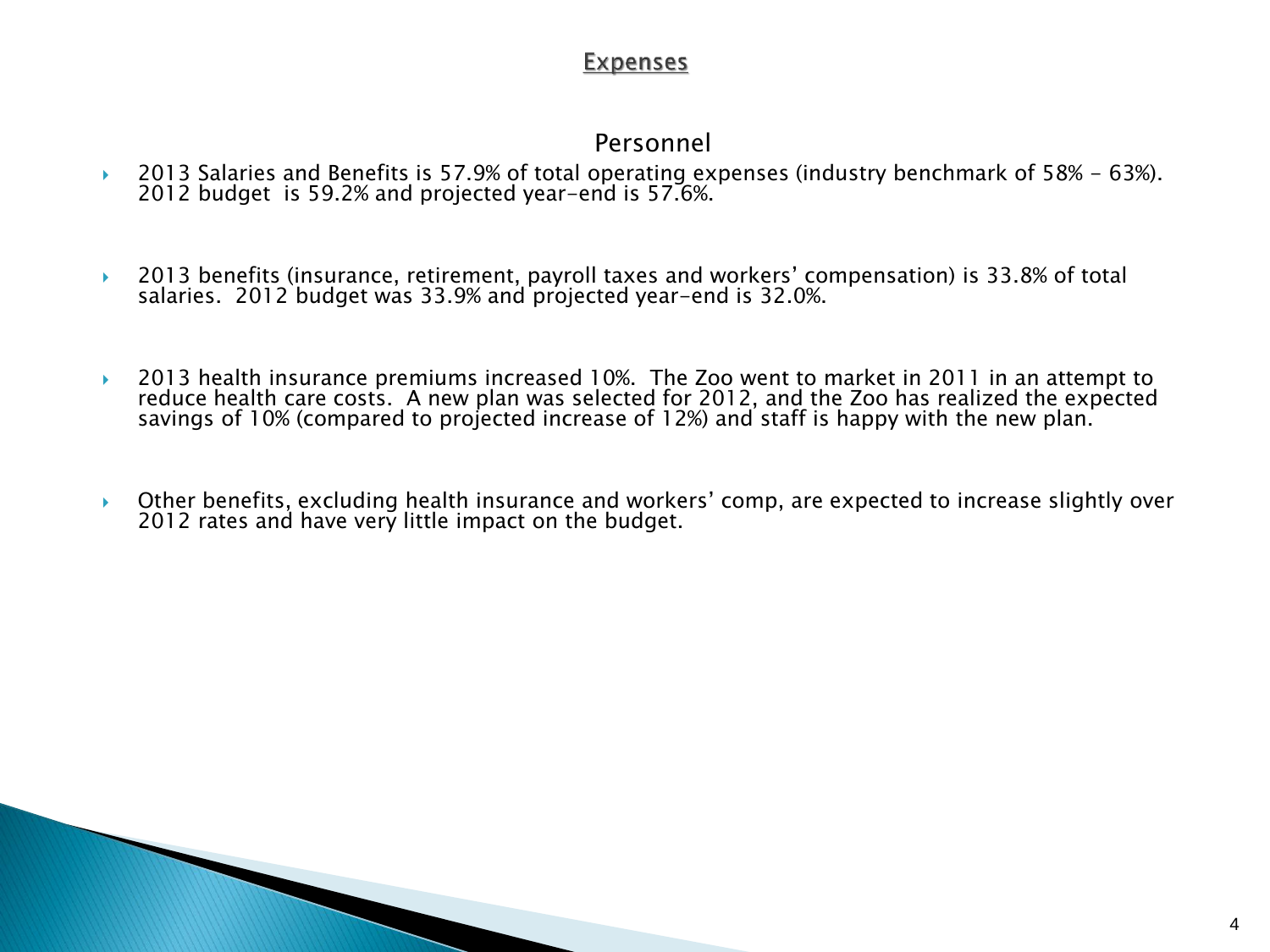# Expenses continued

- New Positions:
	- 2 Zookeeper Assistants (part-time)
	- 1 Security position (part-time)
	- 1 Administration position (part-time)
	- 2 positions in Education and 1 in Administration converting to full-time
- **Positions on hold (positions in budget with no salary or benefits):** 
	- Human Resources Manager (currently outsourced, expense in Specialized Services)
	- Director of Development (Fundraising Consultant expense in Specialized Services)
	- I/T Specialist (currently outsourced, expense in Specialized Services)
- **Eliminated Positions:** 
	- Business Manager (full-time)
	- Horticulture Manager/Acting Director of Maintenance (full-time)

Approximately \$89,000 savings to personnel budget by eliminating 2 positions and converting 3 parttime employees to full-time and adding 4 part-time employees.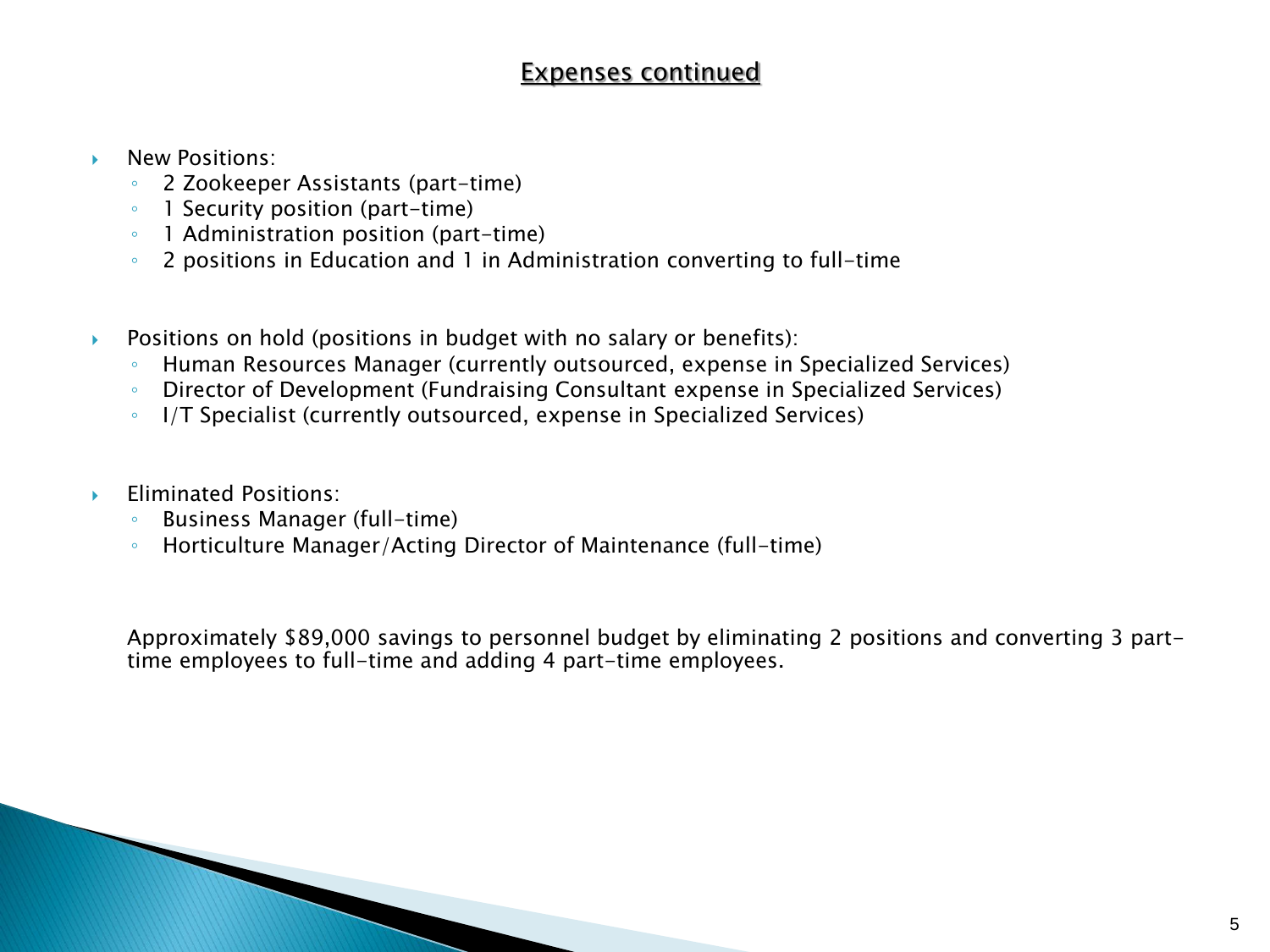# **Fresno's Chaffee Zoo Corporation Income Statement**

2013 Budget Request

|                                     | <b>FY13</b><br><b>Budget</b> | <b>FY12</b><br><b>Budget</b> | <b>FY12</b><br>@12/30/12 | <b>FY11</b><br><b>Audited</b> | 2013 Measure Z<br><b>Operating Request</b> | 2013 Measure Z<br><b>Capital Request</b> |
|-------------------------------------|------------------------------|------------------------------|--------------------------|-------------------------------|--------------------------------------------|------------------------------------------|
| <b>REVENUE</b>                      |                              |                              |                          |                               |                                            |                                          |
| <b>Self Generated Revenue</b>       |                              |                              |                          |                               |                                            |                                          |
| Admissions                          | \$1,860,300                  | \$1,721,600                  | \$1,816,896              | \$1,620,127                   | \$0.00                                     | \$0.00                                   |
| Adopt an Animal                     | \$25,000                     | \$25,000                     | \$25,040                 | \$24,753                      | \$0.00                                     | \$0.00                                   |
| Board Designated for Endowment      | \$50,000                     | \$50,000                     | \$31,298                 | \$63,984                      | \$0.00                                     | \$0.00                                   |
| Education                           | \$220,525                    | \$174,675                    | \$198,451                | \$175,798                     | \$0.00                                     | \$0.00                                   |
| <b>Food Services</b>                | \$234,000                    | \$234,000                    | \$230,324                | \$174,108                     | \$0.00                                     | \$0.00                                   |
| Gift Shop                           | \$280,800                    | \$202,800                    | \$280,569                | \$243,722                     | \$0.00                                     | \$0.00                                   |
| Giraffe Feeding                     | \$125,775                    | \$109,200                    | \$125,312                | \$109,168                     | \$0.00                                     | \$0.00                                   |
| Grants/Fundraising                  | \$153,500                    | \$277,920                    | \$201,436                | \$98,643                      | \$0.00                                     | \$0.00                                   |
| Group Event/Facility Rental         | \$150,000                    | \$110,000                    | \$196,199                | \$98,634                      | \$0.00                                     | \$0.00                                   |
| Interest Income                     | \$275,000                    | \$220,000                    | \$259,299                | \$256,502                     | \$0.00                                     | \$0.00                                   |
| Investment Income                   | \$0                          | \$0                          | \$680,510                | $(\$395,416)$                 | \$0.00                                     | \$0.00                                   |
| Membership                          | \$684,000                    | \$604,250                    | \$691,072                | \$573,947                     | \$0.00                                     | \$0.00                                   |
| <b>Special Events</b>               | \$444,000                    | \$373,400                    | \$439,918                | \$364,790                     | \$0.00                                     | \$0.00                                   |
| <b>Stingray Exhibit</b>             | \$239,850                    | \$264,290                    | \$219,513                | \$169,100                     | \$0.00                                     | \$0.00                                   |
| Other                               | \$28,350                     | \$18,770                     | \$32,279                 | \$17,476                      | \$0.00                                     | \$0.00                                   |
| <b>Total Self Generated Revenue</b> | \$4,771,100                  | \$4,385,905                  | \$5,428,116              | \$3,595,338                   | \$0.00                                     | \$0.00                                   |
| Measure Z-Capital Funds             | \$20,240                     | \$645,120                    | \$7,700,545              | \$3,869,778                   | \$0.00                                     | \$20,240.00                              |
| Measure Z Operating Funds           | \$3,766,252                  | \$3,449,880                  | \$2,892,956              | \$2,768,740                   | \$3,766,252.00                             | \$0.00                                   |
| <b>TOTAL REVENUE</b>                | \$8,557,592                  | \$8,480,905                  | \$16,021,616             | \$10,233,856                  | \$3,766,252.00                             | \$20,240.00                              |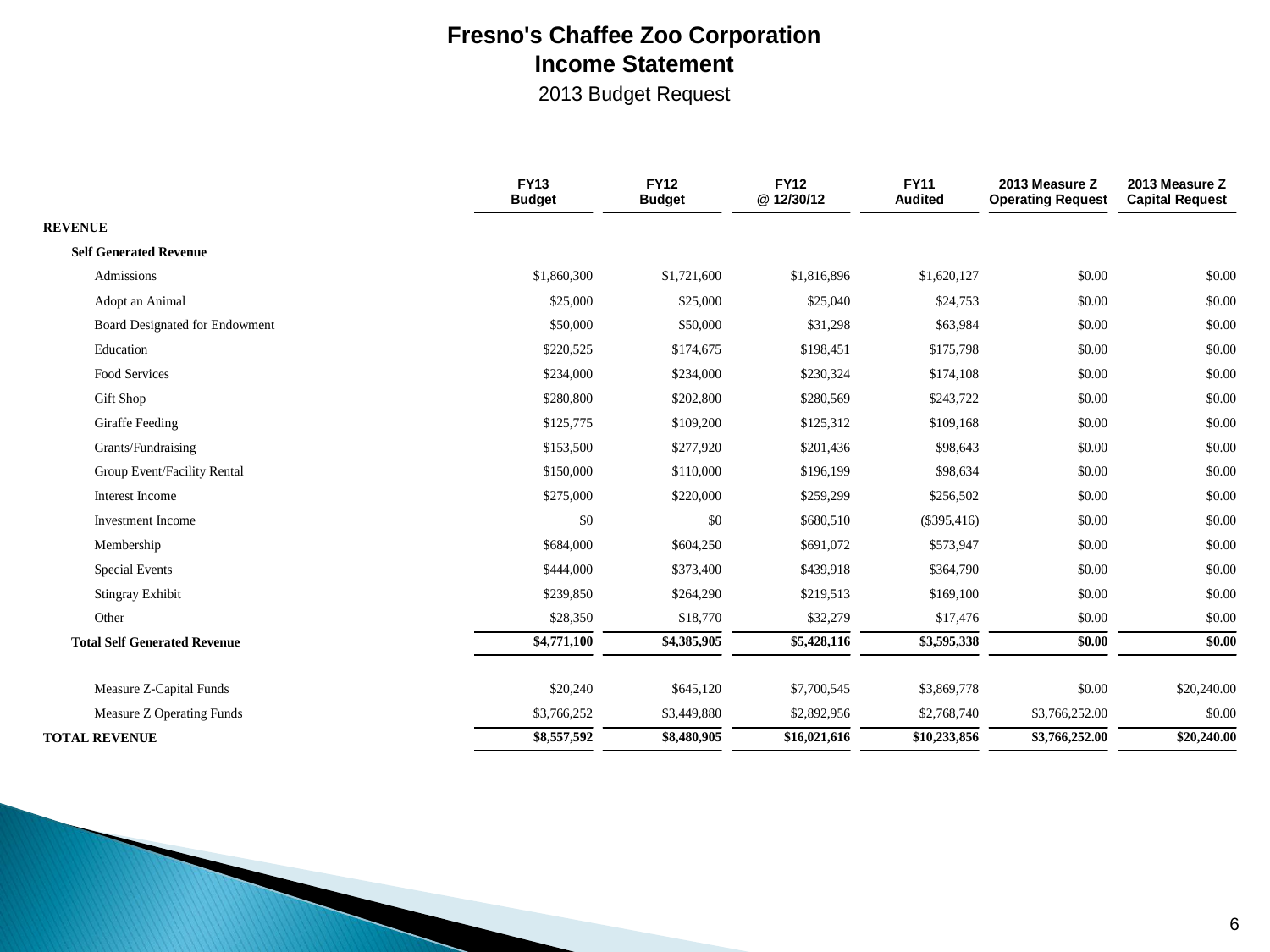#### **Fresno's Chaffee Zoo Corporation Income Statement**

|                                 | <b>FY13</b><br><b>Budget</b> | <b>FY12</b><br><b>Budget</b> | <b>FY12</b><br>@12/30/12 | <b>FY11</b><br><b>Audited</b> | 2013 Measure Z<br><b>Operating Request</b> | 2013 Measure Z<br><b>Capital Request</b> |
|---------------------------------|------------------------------|------------------------------|--------------------------|-------------------------------|--------------------------------------------|------------------------------------------|
| <b>EXPENSES</b>                 |                              |                              |                          |                               |                                            |                                          |
| <b>OPERATING EXPENSES</b>       |                              |                              |                          |                               |                                            |                                          |
| <b>Personnel Expenses</b>       |                              |                              |                          |                               |                                            |                                          |
| Administration                  | \$564,803                    | \$613,767                    | \$522,569                | \$484,153                     | \$0.00                                     | \$0.00                                   |
| Animal                          | \$1,675,445                  | \$1,596,523                  | \$1,448,823              | \$1,433,578                   | \$1,675,445.00                             | \$0.00                                   |
| Education                       | \$721,211                    | \$690,258                    | \$676,394                | \$582,228                     | \$721,211.00                               | \$0.00                                   |
| Maintenance/Horticulture        | \$575,809                    | \$650,015                    | \$484,682                | \$590,862                     | \$575,809.00                               | \$0.00                                   |
| Mem/Dev/Markating               | \$404,833                    | \$376,555                    | \$375,850                | \$356,497                     | \$0.00                                     | \$0.00                                   |
| Veterinary                      | \$216,689                    | \$206,718                    | \$186,992                | \$188,729                     | \$216,689.00                               | \$0.00                                   |
| <b>Visitor Services</b>         | \$576,978                    | \$512,964                    | \$516,707                | \$468,694                     | \$576,978.00                               | \$0.00                                   |
| <b>Total Personnel Expenses</b> | \$4,735,768                  | \$4,646,800                  | \$4,212,017              | \$4,104,740                   | \$3,766,132.00                             | \$0.00                                   |
| <b>Other Expenses</b>           |                              |                              |                          |                               |                                            |                                          |
| Advertising                     | \$302,000                    | \$296,750                    | \$278,569                | \$291,601                     | \$0.00                                     | \$0.00                                   |
| <b>Animal Feed</b>              | \$271,700                    | \$244,200                    | \$263,593                | \$237,611                     | \$0.00                                     | \$0.00                                   |
| Computer/Software               | \$48,445                     | \$34,280                     | \$35,017                 | \$28,760                      | \$0.00                                     | \$0.00                                   |
| Conservation                    | \$50,000                     | \$20,000                     | \$25,891                 | \$27,577                      | \$0.00                                     | \$0.00                                   |
| <b>Depreciation Expense</b>     | \$246,456                    | \$235,272                    | \$135,307                | \$154,018                     | \$0.00                                     | \$0.00                                   |
| Dues                            | \$35,600                     | \$33,450                     | \$25,619                 | \$33,573                      | \$0.00                                     | \$0.00                                   |
| Equipment                       | \$140,243                    | \$145,660                    | \$97,804                 | \$135,204                     | \$0.00                                     | \$0.00                                   |
| Fleet                           | \$37,600                     | \$41,250                     | \$34,977                 | \$42,266                      | \$0.00                                     | \$0.00                                   |
| Food/Catering                   | \$71,900                     | \$58,100                     | \$78,505                 | \$41,575                      | \$0.00                                     | \$0.00                                   |
| Insurance                       | \$140,000                    | \$140,000                    | \$123,804                | \$131,407                     | \$0.00                                     | \$0.00                                   |
| <b>Miscellaneous Business</b>   | \$14,300                     | \$9,700                      | \$8,184                  | \$8,285                       | \$0.00                                     | \$0.00                                   |
| Office Supplies                 | \$28,395                     | \$33,145                     | \$31,507                 | \$34,742                      | \$0.00                                     | \$0.00                                   |
| Postage                         | \$47,360                     | \$44,045                     | \$28,649                 | \$38,639                      | \$0.00                                     | \$0.00                                   |
| Printing                        | \$119,595                    | \$88,250                     | \$94,245                 | \$91,469                      | \$0.00                                     | \$0.00                                   |
| Repairs and Replacements        | \$191,350                    | \$215,750                    | \$165,922                | \$200,661                     | \$0.00                                     | \$0.00                                   |
| Service/Bank/Credit Card Fees   | \$112,490                    | \$85,040                     | \$103,188                | \$91,774                      | \$120.00                                   | \$240.00                                 |
| Signage                         | \$27,000                     | \$13,000                     | \$40,174                 | \$26,847                      | \$0.00                                     | \$0.00                                   |
| <b>Specialized Services</b>     | \$612,475                    | \$572,110                    | \$557,125                | \$556,027                     | \$0.00                                     | \$0.00                                   |
| <b>Staff Development</b>        | \$62,550                     | \$58,250                     | \$39,169                 | \$50,127                      | \$0.00                                     | \$0.00                                   |

**The Company of the Company of the Company of The Company of The Company of The Company of The Company of The Company of The Company of The Company of The Company of The Company of The Company of The Company of The Company**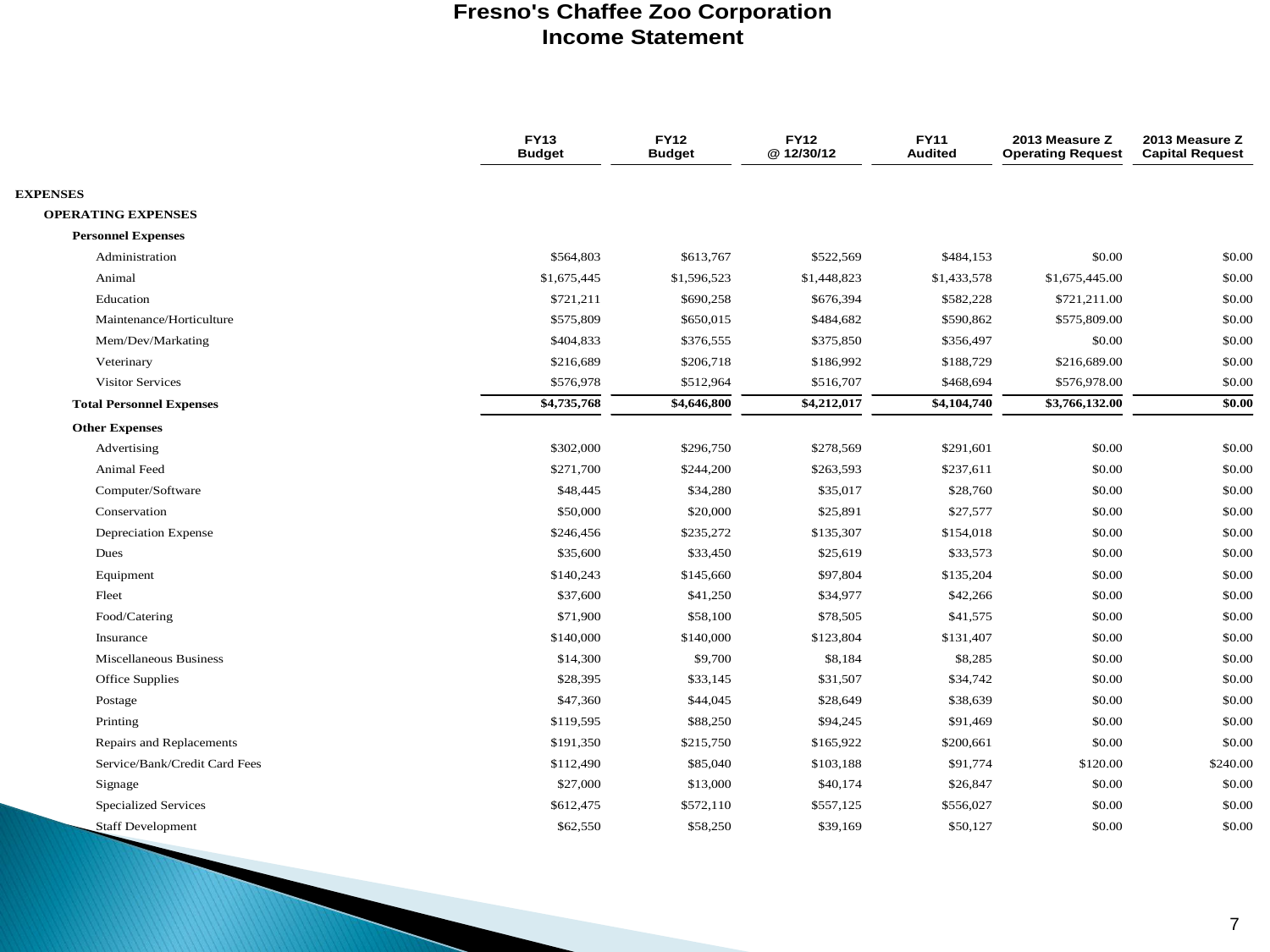# **Fresno's Chaffee Zoo Corporation Income Statement**

|                                          | <b>FY13</b><br><b>Budget</b> | <b>FY12</b><br><b>Budget</b> | <b>FY12</b><br>@12/30/12 | <b>FY11</b><br><b>Audited</b> | 2013 Measure Z<br><b>Operating Request</b> | 2013 Measure Z<br><b>Capital Request</b> |
|------------------------------------------|------------------------------|------------------------------|--------------------------|-------------------------------|--------------------------------------------|------------------------------------------|
| Supplies                                 | \$275,855                    | \$219,350                    | \$242,493                | \$268,726                     | \$0.00                                     | \$0.00                                   |
| Telephone                                | \$34,850                     | \$42,880                     | \$34,331                 | \$40,704                      | \$0.00                                     | \$0.00                                   |
| Uniforms                                 | \$33,050                     | \$30,400                     | \$33,890                 | \$27,733                      | \$0.00                                     | \$0.00                                   |
| Utilities                                | \$450,000                    | \$452,000                    | \$383,797                | \$379,707                     | \$0.00                                     | \$0.00                                   |
| Other                                    | \$90,550                     | \$86,150                     | \$81,574                 | \$72,110                      | \$0.00                                     | \$20,000.00                              |
| <b>Total Other Expenses</b>              | \$3,443,764                  | \$3,199,032                  | \$2,943,333              | \$3,011,143                   | \$120.00                                   | \$20,240.00                              |
| <b>TOTAL OPERATING EXPENSES</b>          | \$8,179,532                  | \$7,845,832                  | \$7,155,350              | \$7,115,884                   | \$3,766,252.00                             | \$20,240.00                              |
| <b>Expansion/Nonoperating Exp.</b>       |                              |                              |                          |                               |                                            |                                          |
| Expansion/Nonoperating Exp.              | \$330,000                    | \$150,000                    | \$82,010                 | \$315,682                     | \$0.00                                     | \$0.00                                   |
| <b>Total Expansion/Nonoperating Exp.</b> | \$330,000                    | \$150,000                    | \$82,010                 | \$315,682                     | \$0.00                                     | \$0.00                                   |
| <b>TOTAL EXPENSES</b>                    | \$8,509,532                  | \$7,995,832                  | \$7,237,360              | \$7,431,566                   | \$3,766,252.00                             | \$20,240.00                              |
| <b>BEGINNING FUND BALANCE</b>            | \$23,041,041                 | \$14,256,785                 | \$14,256,785             | \$11,454,495                  | \$728,340.61                               | \$13,468,212.45                          |
| <b>NET SURPLUS/(DEFICIT)</b>             | \$48,060                     | \$485,073                    | \$8,784,256              | \$2,802,290                   | \$0.00                                     | \$0.00                                   |
| <b>ENDING FUND BALANCE</b>               | \$23,089,101                 | \$14,741,858                 | \$23,041,041             | \$14,256,785                  | \$728,340.61                               | \$13,468,212.45                          |

**The Company**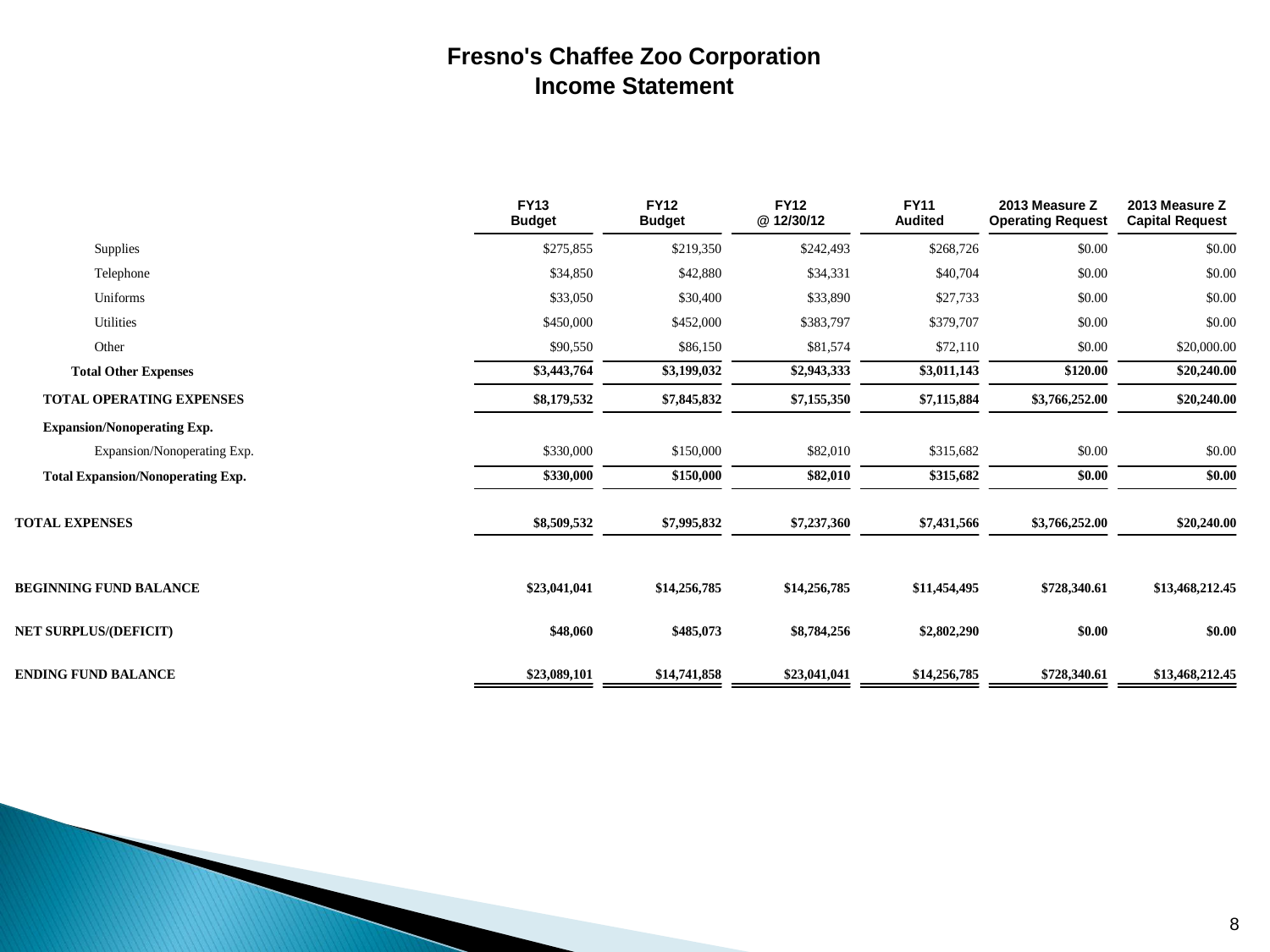#### 2013 Measure Z Request

#### ◆ 2013 Measure Z Operating Support Request: 2012 request was \$3,449,880

| Personnel Expenses:<br>Animal<br>Education<br>Maintenance/Horticulture<br><b>Visitor Services</b><br>Veterinary<br><b>Operating Expenses:</b><br>$\bullet$<br><b>Bank Fees</b> | \$1,675,445<br>721,211<br>\$<br>575,809<br>576,978<br>\$<br>216,689<br>120 |
|--------------------------------------------------------------------------------------------------------------------------------------------------------------------------------|----------------------------------------------------------------------------|
| <b>Total 2013 Operating Request</b>                                                                                                                                            | \$3,766,252                                                                |
| Measure Z Capital Support:<br>Animal Acquisition/Transportation<br><b>Bank Fees</b>                                                                                            | 20,000<br>S<br>240                                                         |
| <b>Total 2013 Capital Request</b>                                                                                                                                              | 20,240                                                                     |

#### Expected 2013 Measure Z Funding (excluding interest):

**The Company of the Company of the Company of the Company of the Company of The Company of The Company of The Company of The Company of The Company of The Company of The Company of The Company of The Company of The Company** 

**The Second Second** 

|                               | 2013 FCZ           | 2012/13 Zoo Authority |
|-------------------------------|--------------------|-----------------------|
|                               | Projected Revenue* | Projected Revenue **  |
| Capital                       | \$7,473,219        | \$6,987,796           |
| Operating                     | \$3,736,048        | \$3,493,373           |
| Administration                | 228.761            | 213.901               |
| <b>2013 Projected Revenue</b> | \$11,438,028       | \$10,695,070          |

\* Fresno Chaffee Zoo 2013 projected revenue is the same as 2012 actual revenue. Revenue has increased for three consecutive years. 2011 increased 8% and 2012 increased 12%.

\*\* Zoo Authority projection based on Zoo Authority's 2012/13 budget with July - December actual tax revenue and January – June projected revenue. July – December actual revenue is \$697,233 (13.46%) ahead of projection.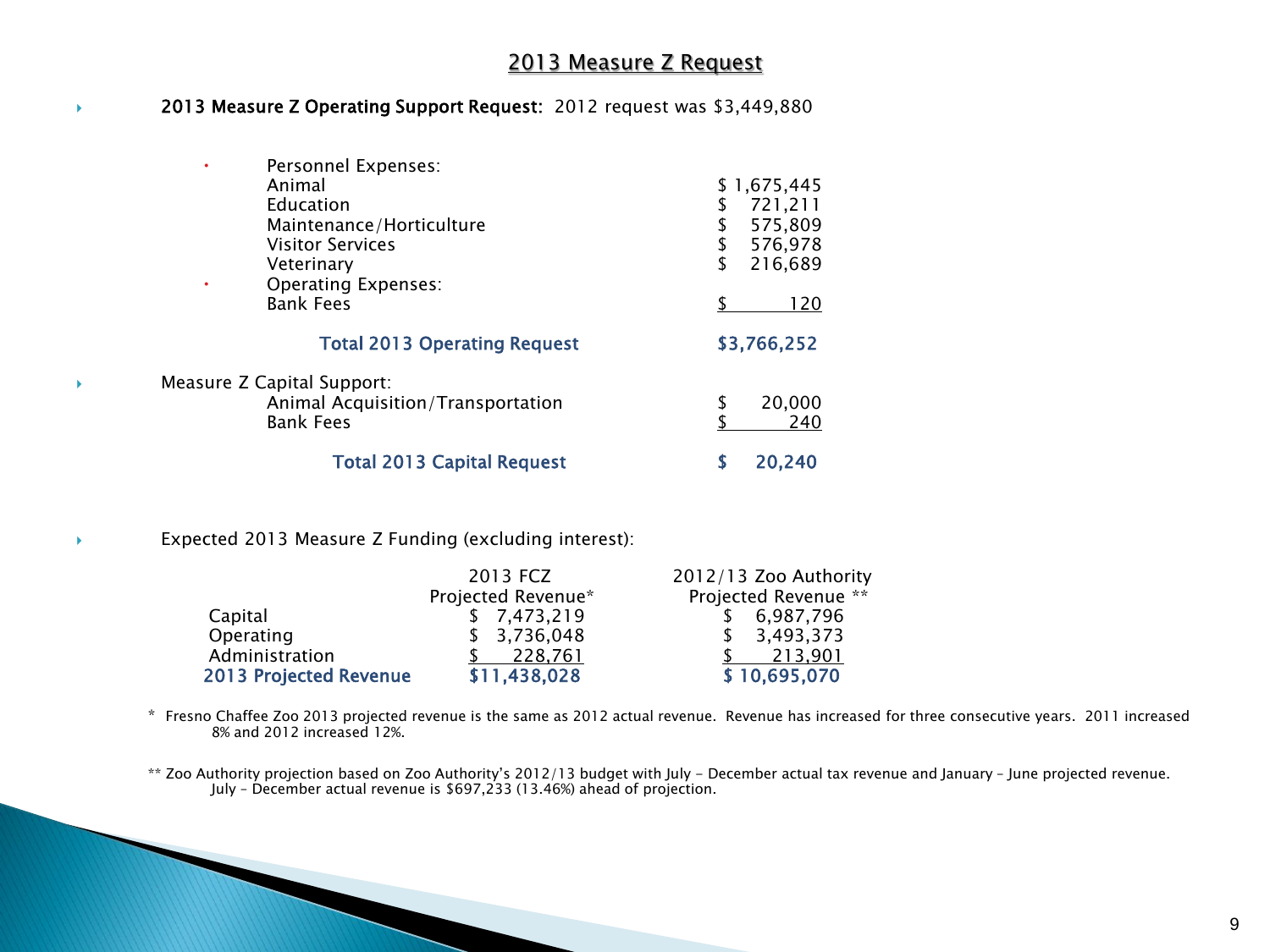# Measure Z continued

• 2013\* Measure Z Operating Support Request:

| 2013 request:        | \$3,766,252 |
|----------------------|-------------|
| 2012 request:        | \$3,449,880 |
| Increase/(Decrease): | \$316,372   |

- 2012\* Measure Z Operating Revenue:
	- Actual receipts collected in 2012 of \$3,736,385 The Zoo is projecting to submitted claims for \$3,207,926 2012 projected funds available: \$528,459
- 2011\* Measure Z Operating: Actual receipts collected in 2011 of \$3,336,988 The Zoo submitted claims for \$2,768,740 2011 excess funds available: \$568,248

\* Based on Zoo's fiscal year (January – December)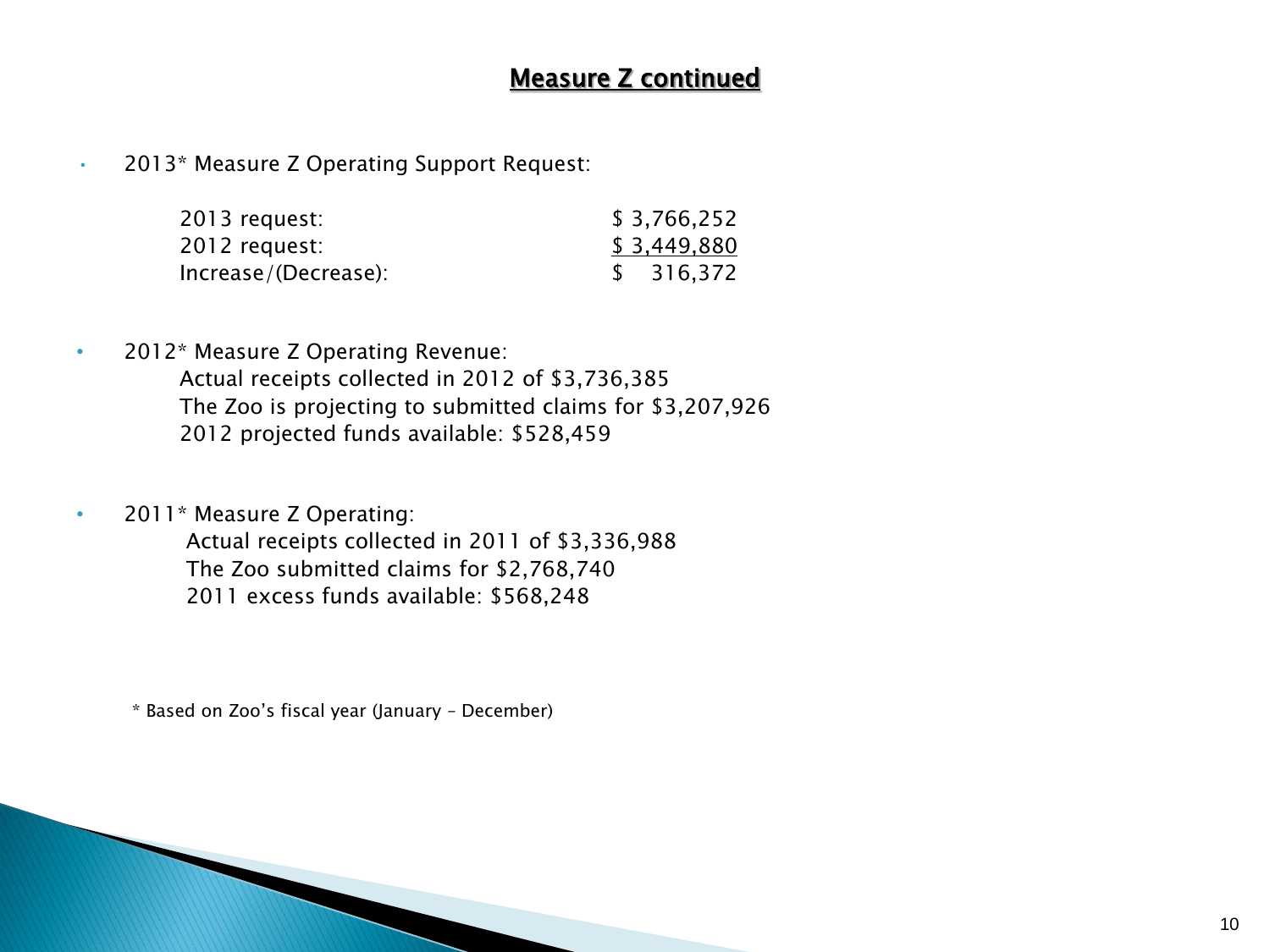# **Measure Z Revenue**

**Summary of Tax Proceeds**

|                            | 2004-2005          | 2005-2006           | 2006-2007           | 2007-2008           | 2008-2009           | 2009-2010          | 2010-2011                            | 2011-2012           | 2012-2013           |
|----------------------------|--------------------|---------------------|---------------------|---------------------|---------------------|--------------------|--------------------------------------|---------------------|---------------------|
|                            | <b>ACTUAL</b>      | <b>ACTUAL</b>       | <b>ACTUAL</b>       | <b>ACTUAL</b>       | <b>ACTUAL</b>       | <b>ACTUAL</b>      | <b>ACTUAL</b>                        | <b>ACTUAL</b>       | <b>ACTUAL</b>       |
|                            | <b>TAX RECEPTS</b> | <b>TAX RECEIPTS</b> | <b>TAX RECEIPTS</b> | <b>TAX RECEIPTS</b> | <b>TAX RECEIPTS</b> | <b>TAX RECEPTS</b> | <b>TAX RECEIPTS</b>                  | <b>TAX RECEIPTS</b> | <b>TAX RECEIPTS</b> |
| July                       |                    | 700,400             | 671,500             | 819,900             | 813,500             | 671,700            | 659,300                              | 719,800             | 826,000             |
| August                     |                    | 933,800             | 895,400             | 1,093,200           | 1,084,700           | 885,300            | 857,600                              | 921,200             | 1,033,100           |
| September                  |                    | 764,524             | 1,453,498           | 1,060,279           | 930,087             | 810,940            | 895,691                              | 1,057,603           | 1,028,369           |
| October                    |                    | 705,400             | 679,300             | 853,500             | 792,200             | 678,000            | 677,000                              | 694,100             | 850,500             |
| November                   |                    | 940,500             | 1,471,000           | 1,138,000           | 1,056,300           | 743,300            | 879,500                              | 878,500             | 1,056,800           |
| December                   |                    | 1,324,459           | 1,047,118           | 827,112             | 872,815             | 971,061            | 932,350                              | 1,240,028           | 1,083,021           |
| January                    |                    | 676,000             | 813,700             | 831,200             | 766,900             | 719,900            | 710,700                              | 770,100             |                     |
| February                   |                    | 901,300             | 1,081,800           | 1,108,200           | 841,000             | 944,000            | 919,900                              | 978,600             |                     |
| March                      |                    | 1,319,000           | 905,577             | 762,907             | 959,801             | 628,563            | 821,858                              | 1,006,649           |                     |
| April                      |                    | 678,900             | 748,000             | 699,000             | 652,000             | 594,300            | 618,400                              | 716,100             |                     |
| May                        |                    | 905,200             | 997,300             | 932,000             | 860,800             | 847,200            | 876,500                              | 897,100             |                     |
| June                       | 701,853            | 1,113,269           | 900,178             | 1,026,580           | 730,781             | 821,511            | 963,040                              | 1,191,689           |                     |
| <b>Total</b>               | 701,853            | 10,962,752          | 11,664,370          | 11,151,879          | 10,360,883          | 9,315,775          | 9,811,839                            | 11,071,469          | 5,877,790           |
|                            |                    |                     |                     |                     |                     |                    | <b>Total Received from inception</b> |                     | 80,918,611          |
| <b>Operating Available</b> |                    | 3,580,807.63        | 3,809,979.88        | 3,642,582.71        | 3,384,216.82        | 3,042,848.85       | 3,204,880.38                         | 3,616,318.21        |                     |